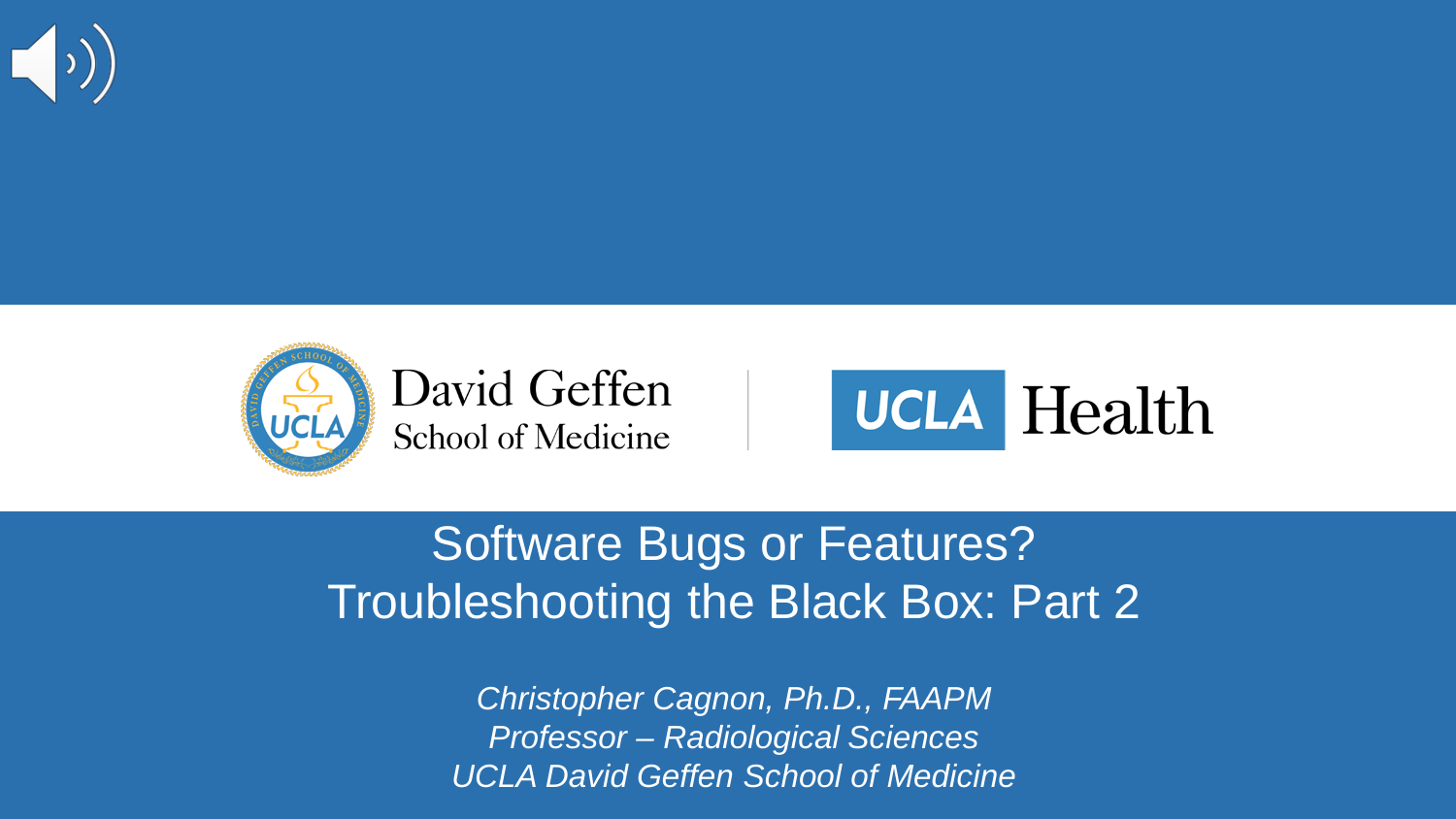## Prevalence of / Reliance upon "Black Box"

- BB has inputs and outputs but inner workings are unknown.
- Pros? Automation, Convenience, Already Built
- *Defers Responsibility*
- Additional appeal? "Processing Fluency" information that is easy to digest tends to be more believable, positively received.

• *Doesn't mean information is accurate / appropriate…*



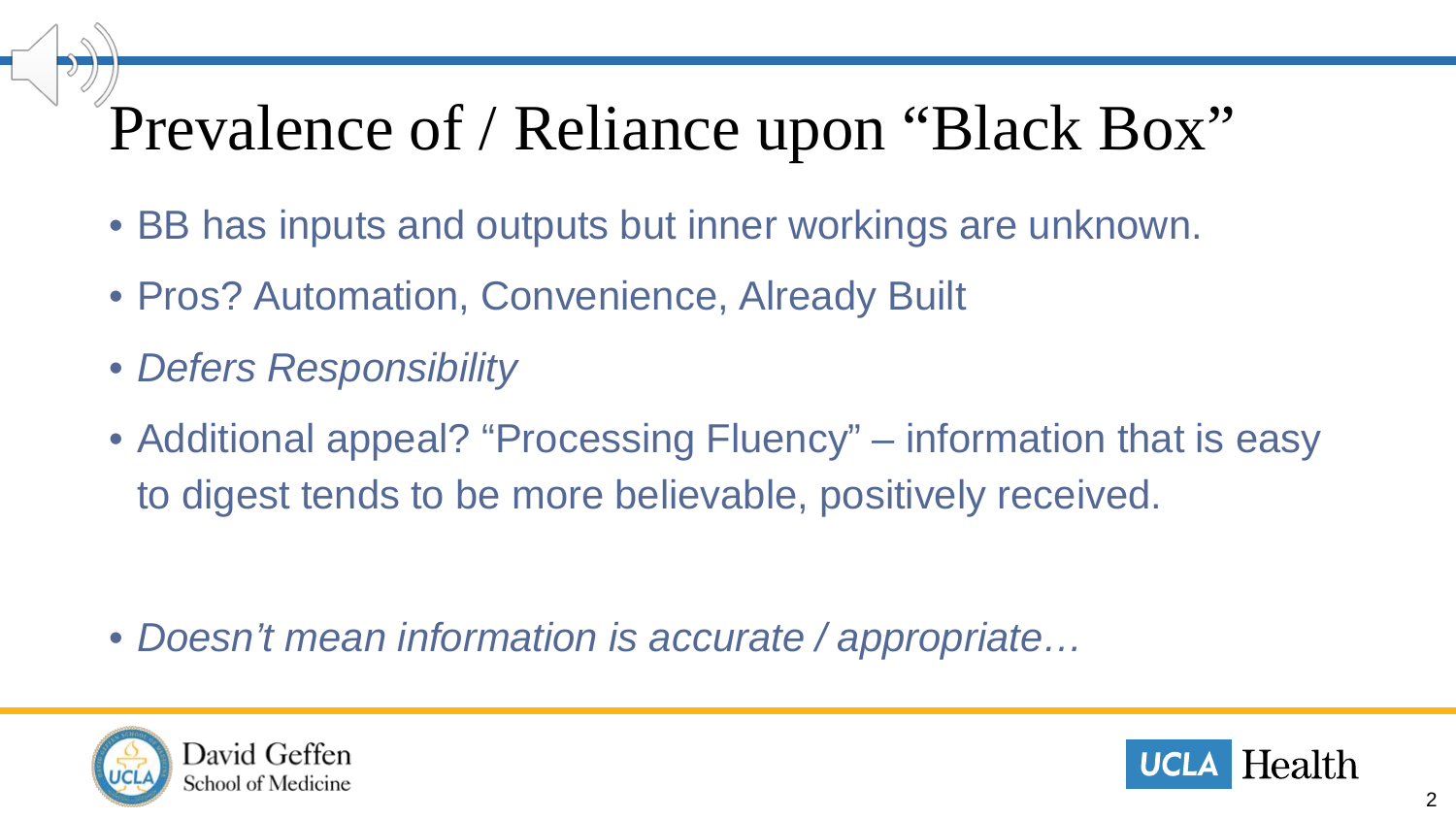# Prevalence of/Reliance upon "Black Box"

- Cons?
- Quality of output (*and potentially input*) may be beyond your control, results difficult to validate.
- Difficult to modify/adapt if there are problems
- Just because something is commercially available may have little bearing on whether it is useful, accurate or has been vetted. *Probably not subject to FDA approval or clearance (which may have little relevance to efficacy)*



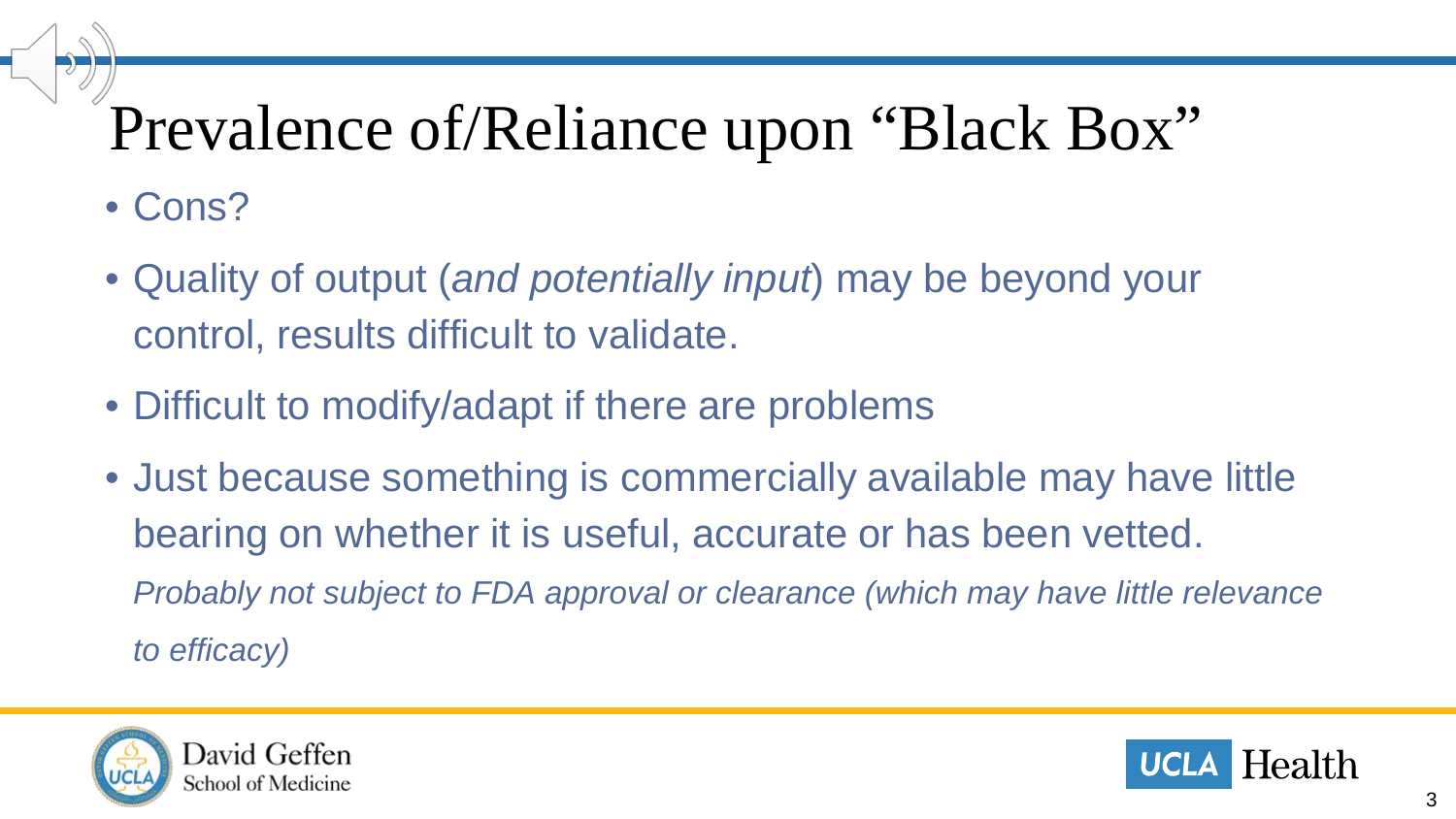# RDIM as example of BB software

Radiation Dose Index Monitoring software

- *Medical Physics Practice Guideline 6a:* Software that retrospectively collects radiation dose indices and other acquisition parameters … stores in a relational database along with patient demographics.
- Categorize by modality, study type, facility, demographic.
- Examples: Dose Monitor, Radimetrics, GE Dose Watch, Imalogix
- Increasingly popular in our dose conscient environment.



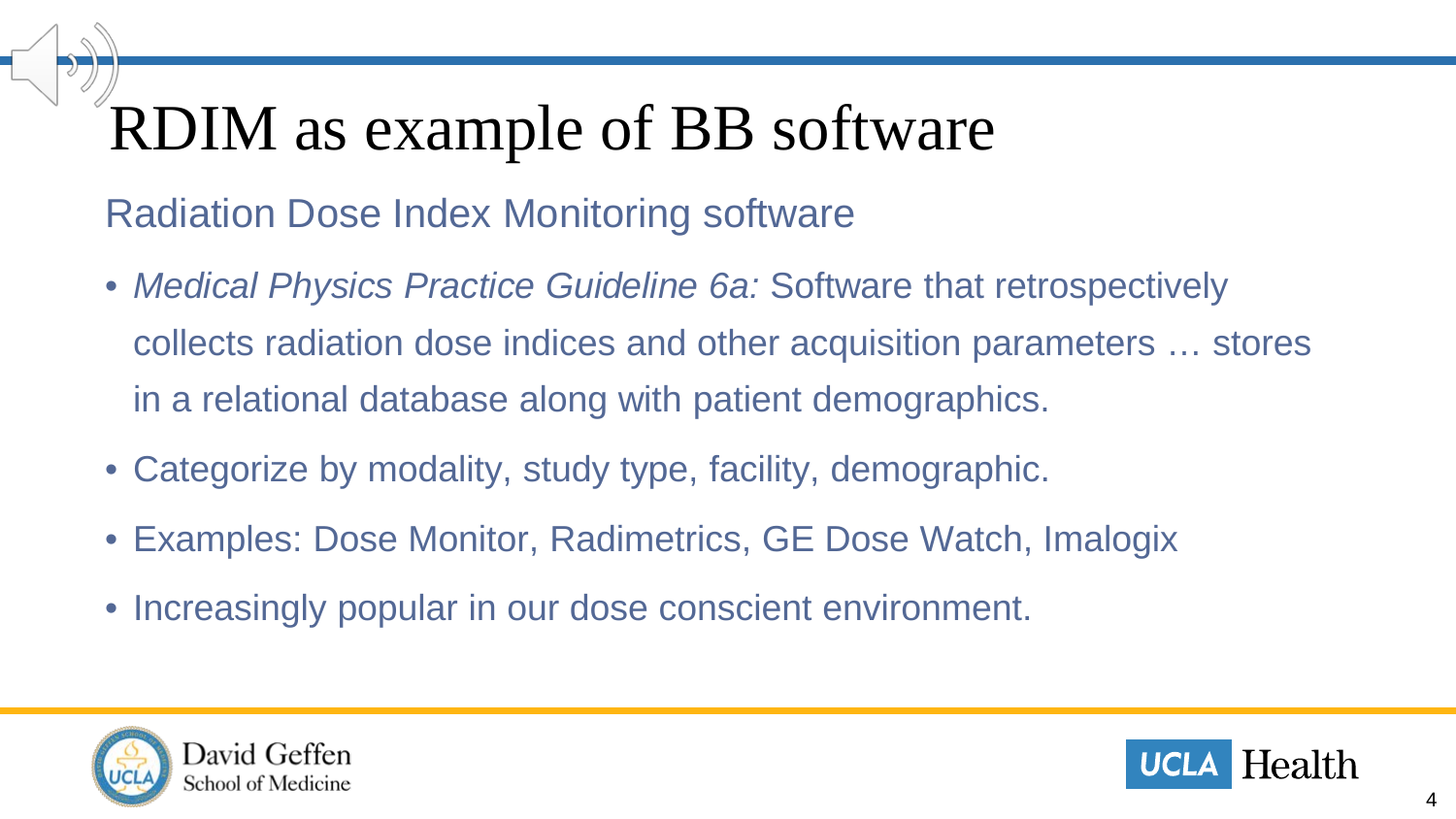# RDIM – Why do you want it?

- Appeal: Ostensibly able to collect and aggregate reported dose data across multiple modalities for large numbers of exams.
- Quality Control:
	- Practice review: identify outliers, analyze, standardize exam protocols & doses.
	- Dose Alerts flag exams that exceed set thresholds for review.
	- Patient/physician dose requests
	- *Compliance: Calif. Requires CT dose indices to be included in Radiology reports (typically done through export of HL7 message into transcription software)*



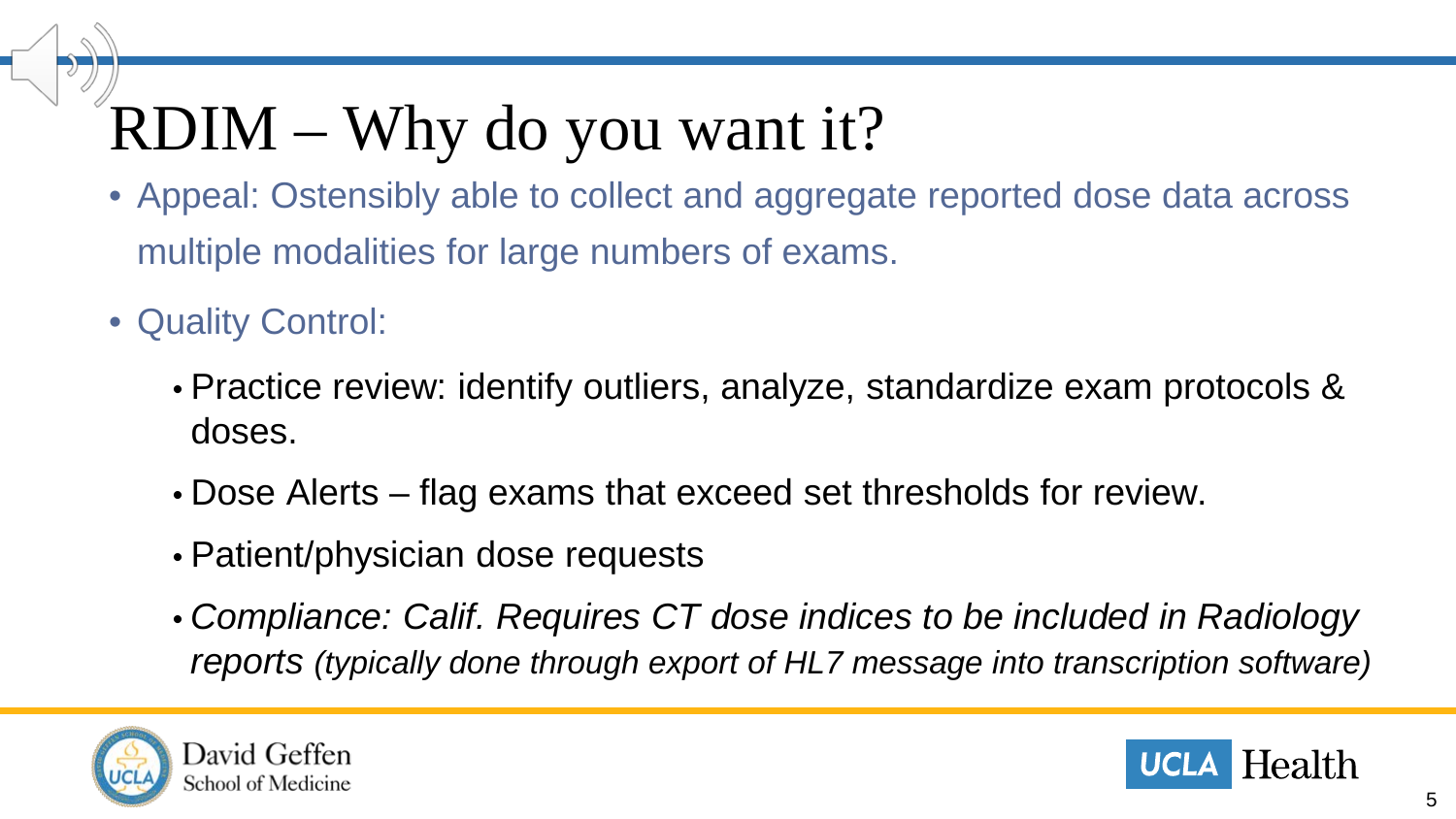# The Reality …

- Unlikely RDIM implementation will be plug-and-play.
- Will likely need extensive configuration, validation, and troubleshooting…
- … by in-house experts familiar with the institution, the infrastructure, the imaging equipment, imaging modalities/capabilities, imaging protocols, dose & dose metrics, regulatory & accreditation requirements, data, databases, and data structure, I.T. & I.T. security
- E.g…. *The Physicist*
- **A mistake to go live without extensive testing.**



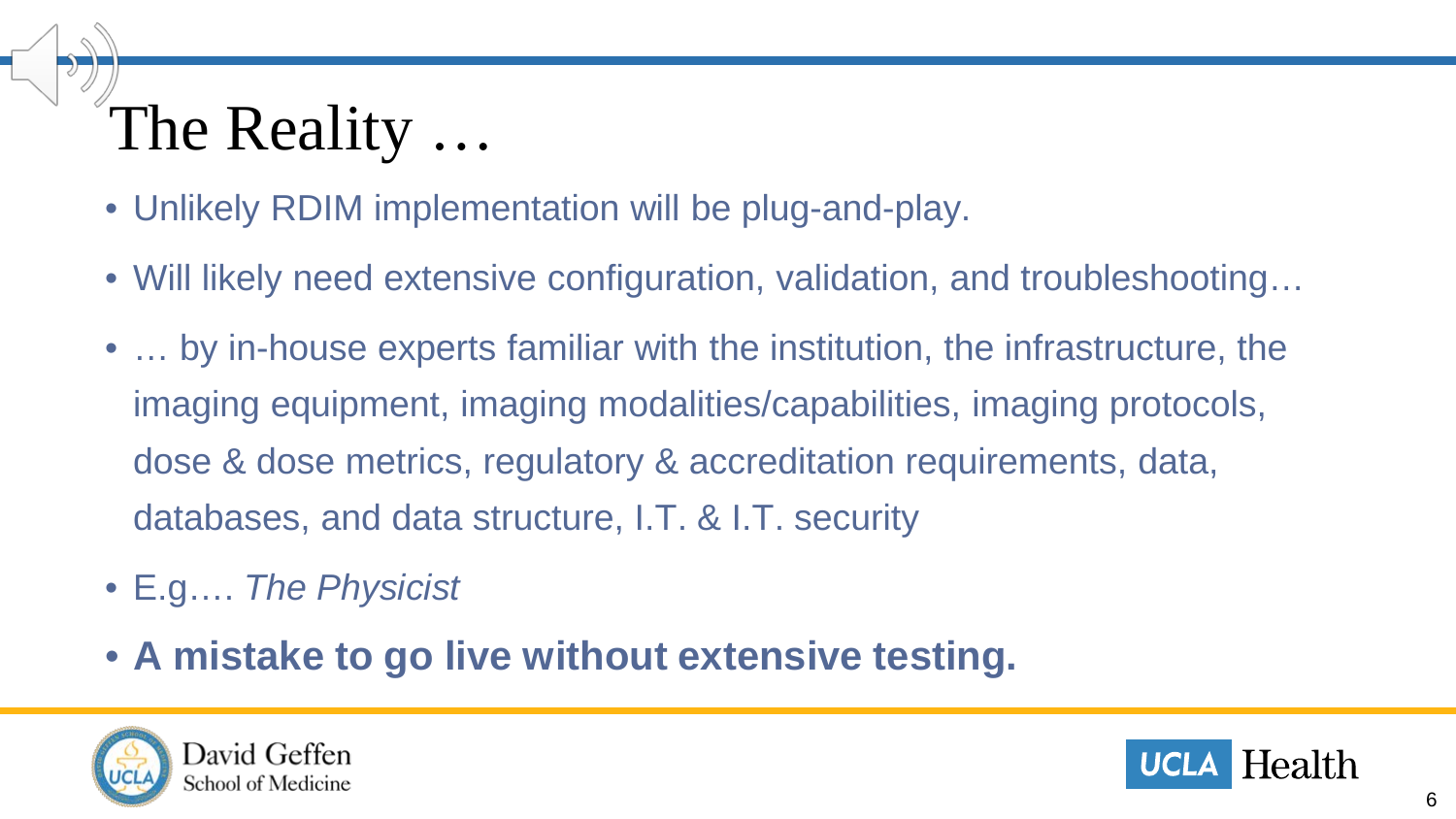### Troubleshooting - Questions you should be asking…

- What do you actually need it for?
- What are you actually getting?
- Is the "output" you're getting appropriate and accurate?



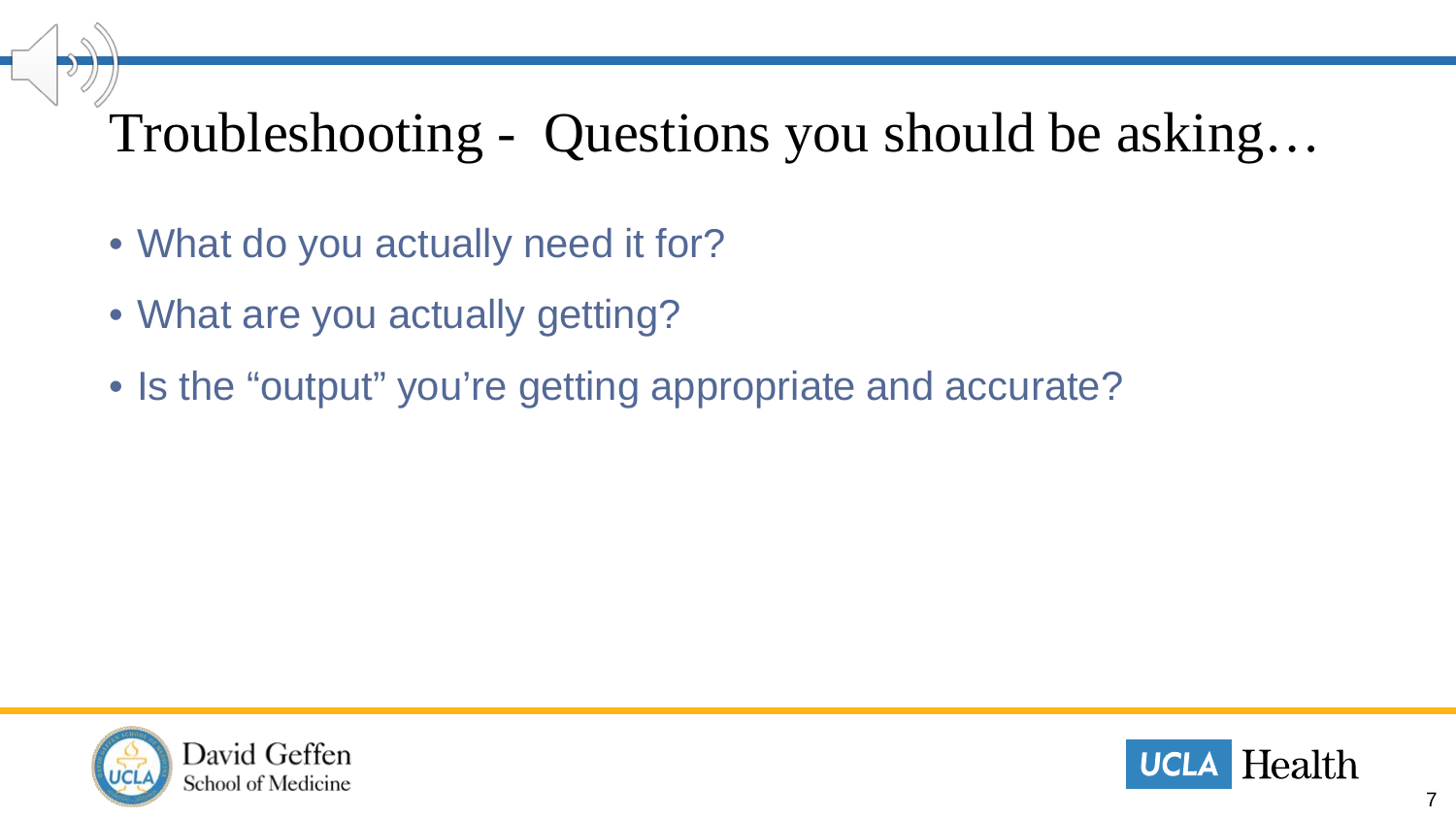### Troubleshooting – Data scope/completeness

• RDIM doesn't know what it doesn't see/have. A query of dose for a given protocol, institution, or modality requires knowledge of all imaging devices that were configured, mined, and that data items are mapped appropriately, all for a desired date range.

• *Depending on type of RDIM input data available to be mined this may require considerable manual effort…*



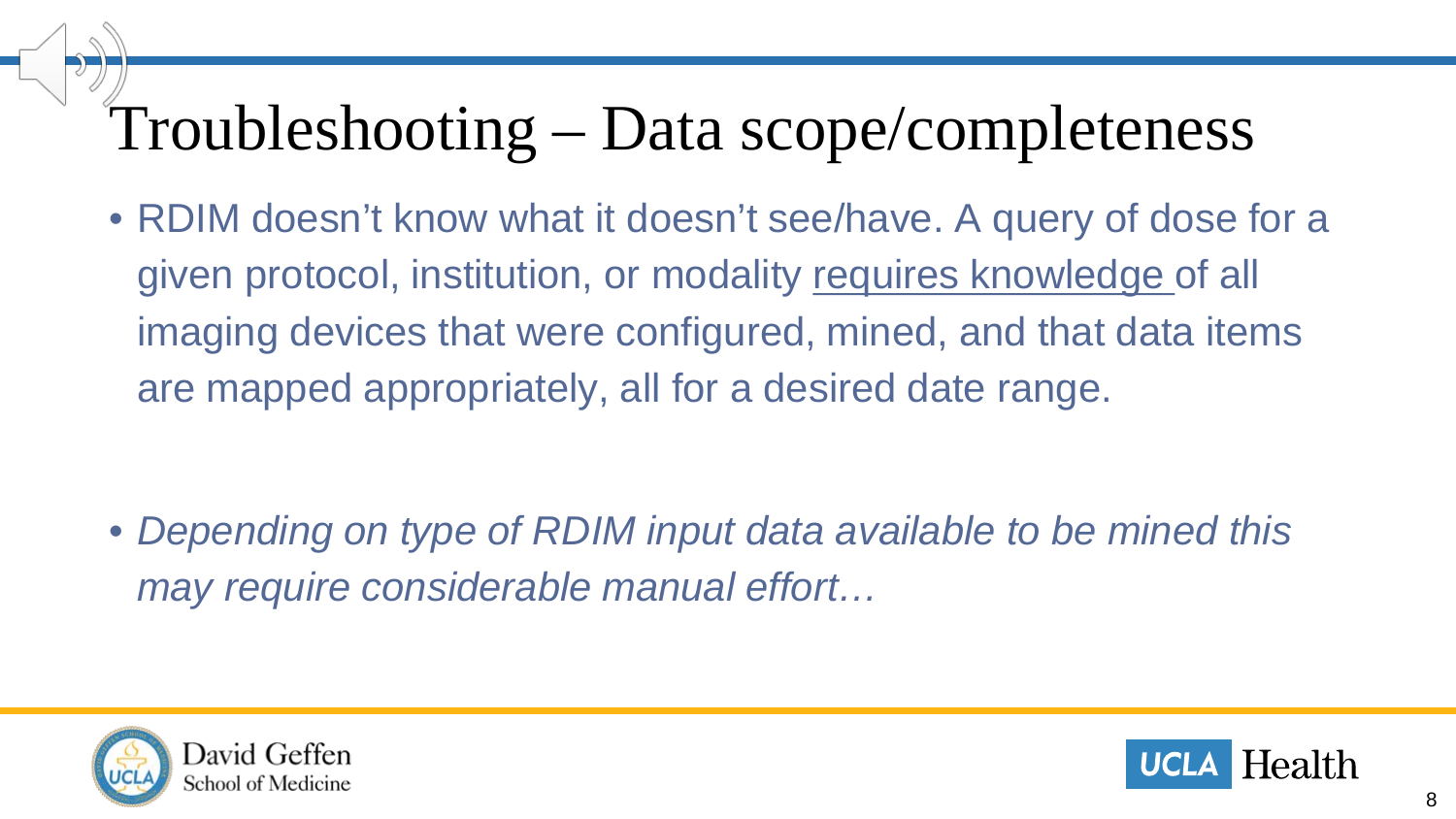### Troubleshooting: Mined data formats/compatibility

- 1) Radiation Dose Structured Report (RDSR): *DICOM standard for dose indices in structured format, minimal mapping problems.* **Standardized, consistent**
	- 2) Modality Performed Procedure Steps (MPPS). *Info. sent to PACS/RIS: not dose specific, less structure, may not address metrics needed.*
	- 3) Optical Character Recognition (OCR) *of screen capture (protocol page): Building and mapping challenges. No structure, many potential inputs.*
- **Manual effort and error prone, but**
- 4) Manual entry: *requires human interaction/effort. Inherent inaccuracies.*
	- **flexible** *AAPM Medical Physics Practice Guideline 6.a* 
		- *www.dicomstandard.org*



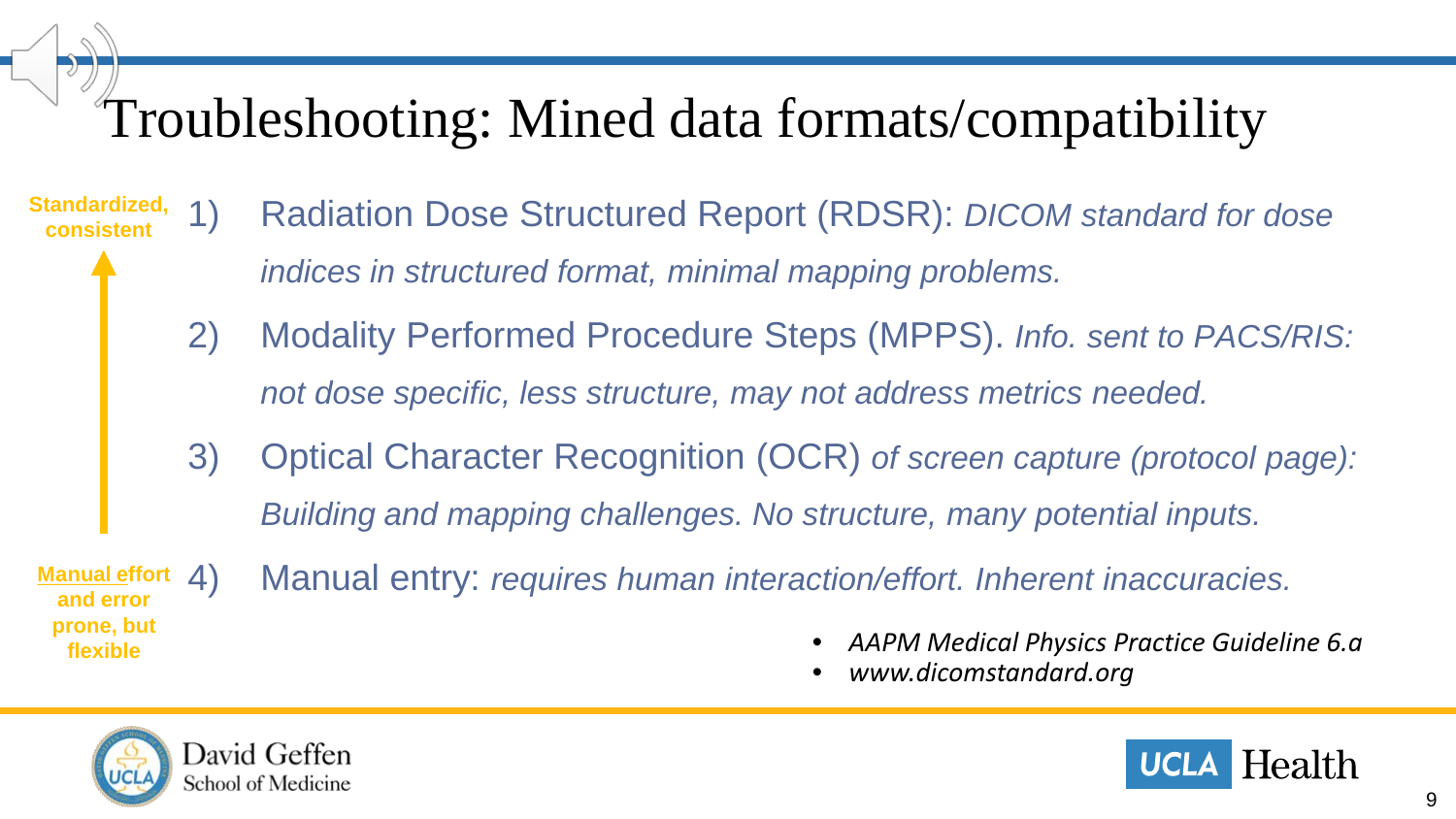### Troubleshooting: Mined data formats/compatibility

- RDSR easiest to implement but many (older) acquisition devices may not be compatible without expensive upgrades. Capability may be difficult to determine.
- May need to be configured on acquisition device by vendor.
- RDSR may not include desired elements (metrics for SSDE, WED) and difficult to mix/match data formats on a given system.
- Workflow  $\rightarrow$  Failure to close study may result in no data sent



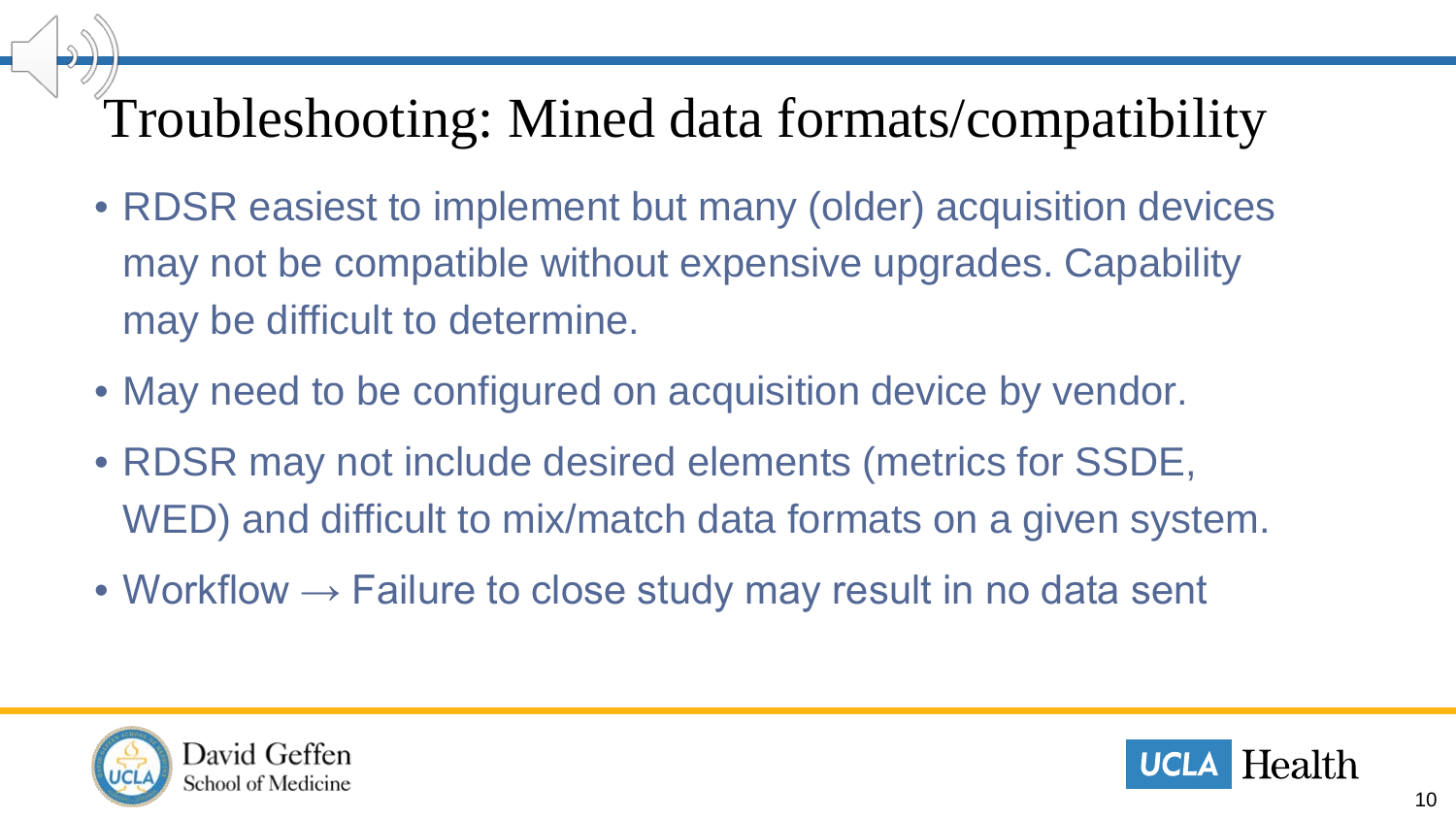### Troubleshooting: Dose metrics inappropriate/misleading

- Even "pass-through" metrics like CTDI may not be aggregated appropriately. A multi-phase CT study can have many exposure events (phases) each with their own CTDI & DLP.
- Dose information passed into the Radiology report can be extensive and longer than report itself. (common concern of Radiologist).
- Potential Result: Doses from different body regions added, or only a subset of exam exposure events are reported (highest dose phase?). Either makes determination of actual patient dose problematic.



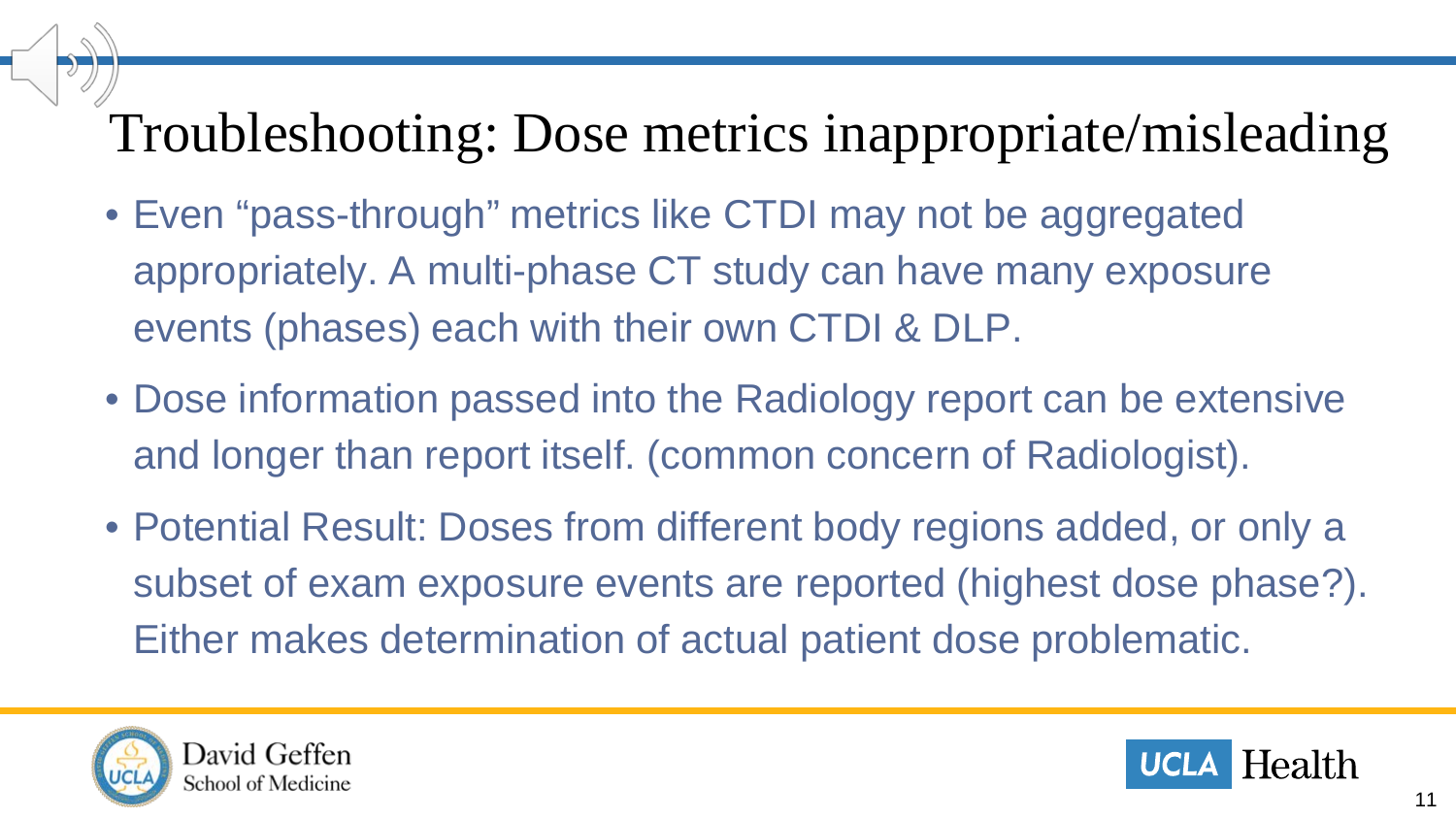### Troubleshooting – mapping, labeling, errors

| Ward:<br>Physician:<br>Operator:    | Km2                 |                       |                      |                     |                     |                 |            |
|-------------------------------------|---------------------|-----------------------|----------------------|---------------------|---------------------|-----------------|------------|
| Total mAs 4521                      | Total DLP 594 mGycm |                       |                      |                     |                     |                 |            |
|                                     | Scan                | W                     | mAs / ref.           | CTDIvol*<br>mGy     | <b>DLP</b><br>mGycm | TI<br>s         | cSL<br>mm  |
| Patient Position F-SP<br>Ch/AP Topo | 1                   | 120                   | 35 mA                | 0.13L               | 8.7                 | 6.6             | 0.6        |
| Contrast                            |                     |                       |                      |                     |                     |                 |            |
| Chest<br>Abd/Pel                    | $\frac{2}{3}$       | 120<br>120            | 131 /180<br>88 / 150 | 9.96L<br>6.41L      | 306.0<br>279.6      | 0.5<br>0.5      | 0.6<br>1.2 |
| Medium<br>Type                      |                     | lodine Conc.<br>mg/ml |                      | Volume<br>ml        | <b>Flow</b><br>ml/s | <b>CM Ratio</b> |            |
| Contrast<br>Saline                  |                     |                       | 0                    | 0<br>$\overline{0}$ | 0.0<br>0.0          |                 | 100%       |
|                                     |                     |                       |                      |                     |                     |                 |            |
|                                     |                     |                       |                      |                     |                     |                 |            |
|                                     |                     |                       | $E = 32cm, S = 16cm$ |                     |                     |                 |            |

↓ Radiologist draft report

 $\leftarrow$  Scanner protocol page (truth)

The patient received the following exposure event(s) during this study, and the dose reference values for each are as shown (CTDIvol in mGy, DLP in mGy-cm). Note that the values are not patient dose but numbers generated from scan acquisition factors based on 32 cm (L) and/or 16 cm (S) phantoms and may substantially under-estimate or over-estimate actual patient dose based on patient size and other factors. CTDI(L): 6.4, DLP: 279.6; 1Chest\_Abd\_Pel, CTDI(L): 10, DLP: 306; 1Chest\_Abd\_Pel, CTDI(L): 9.6, DLP: 280.7; 1Chest\_Abd\_Pel;

- *Scan series names combined? Series names appropriate?*
	- *Series order/numbering?*
		- *Where did this series come from?*



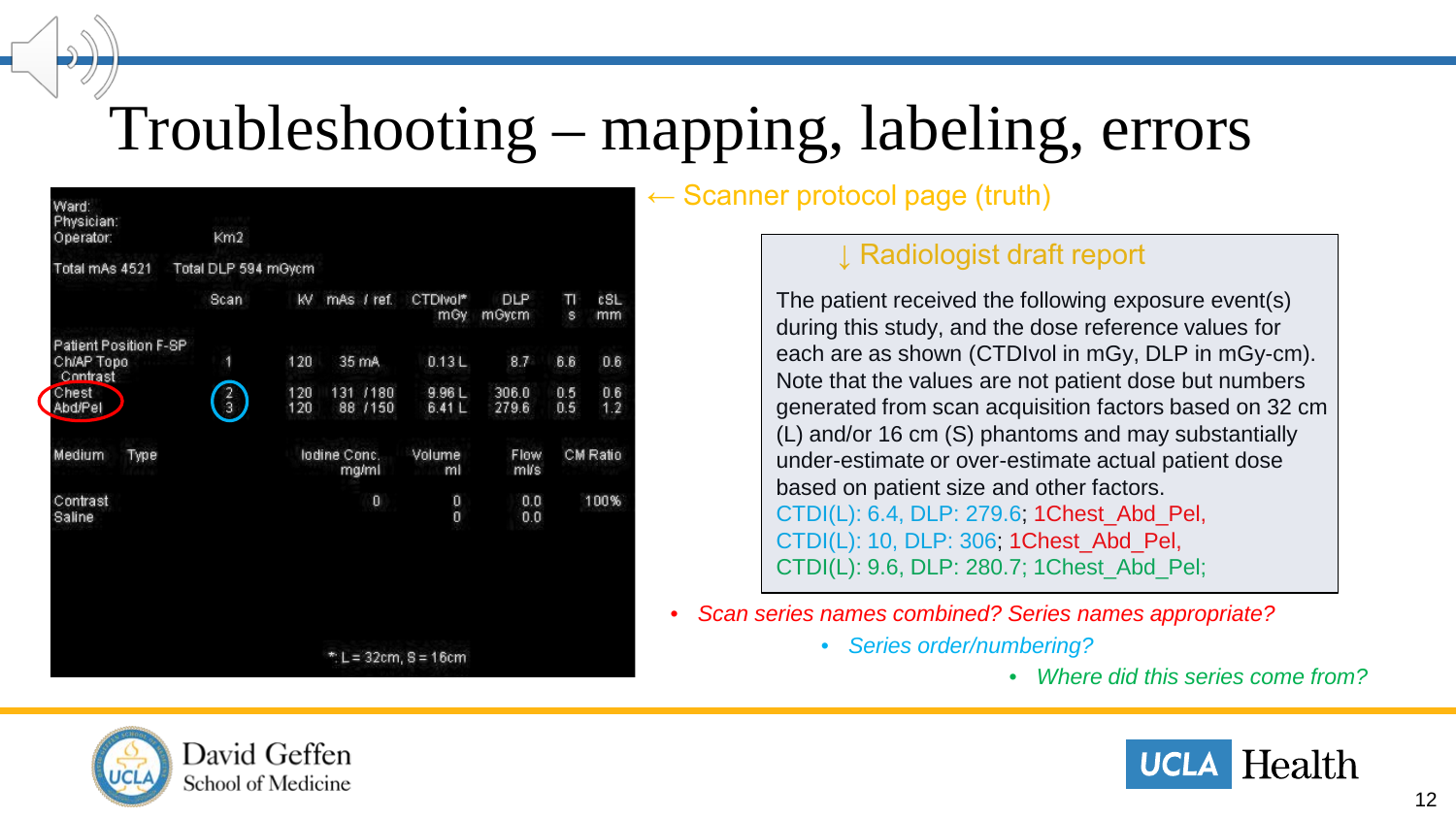

### Troubleshooting …

| Ward:<br>Physician:<br>Operator: |                       |               |          |                                |         |           |
|----------------------------------|-----------------------|---------------|----------|--------------------------------|---------|-----------|
| Total mAs 10217                  | Total DLP 2389 mGy*cm |               |          |                                |         |           |
|                                  | Scan                  | KV mAs / ref. | CTDIvol  | <b>DLP</b><br>mGy mGy*cm       | TI<br>s | cSL<br>mm |
| Patient Position H-SP            |                       |               |          |                                |         |           |
| Head Topo                        | 120<br>1              |               | 0.15(L)  | 3:74                           | 2.8     | 0.6       |
| <b>Brain</b>                     | $\overline{2}$<br>120 | 378 / 470     | 52.01(S) | 1175.49                        | 1.0     | 1.2       |
| c-t spine Topo                   | 3<br>120              |               | 0.15(L)  | 18.60                          | 7.8     | 0.6       |
| C Spine                          | 4<br>120              | 299 / 250     | 22.90(L) | 437.45                         | 1.0     | 0.6       |
| T Spine                          | 120<br>5              | 292 / 240     | 19.68(L) | 753.77                         | 1.0     | 1.2       |
|                                  |                       |               |          |                                |         |           |
|                                  |                       |               |          | Phantom Type (L) 32cm (S) 16cm |         |           |

#### $\leftarrow$  Scanner protocol page (truth)

#### ↓ Radiologist draft report

The patient received the following exposure event(s) during this study, and the dose reference values for each are as shown (CTDIvol in mGy, DLP in mGy-cm). Note that the values are not patient dose but numbers generated from scan acquisition factors based on 32 cm (L) and/or 16 cm (S) phantoms and may substantially under-estimate or over-estimate actual patient dose based on patient size and other factors. Phantom: BODY32/CTDIvol Mean: 20.95, mGy/DLP: 2389.05, mGy.cm.

- *One set of CT dose values reported for multiple series.*
- *What does "Mean" mean? (not the mean of the series…)*



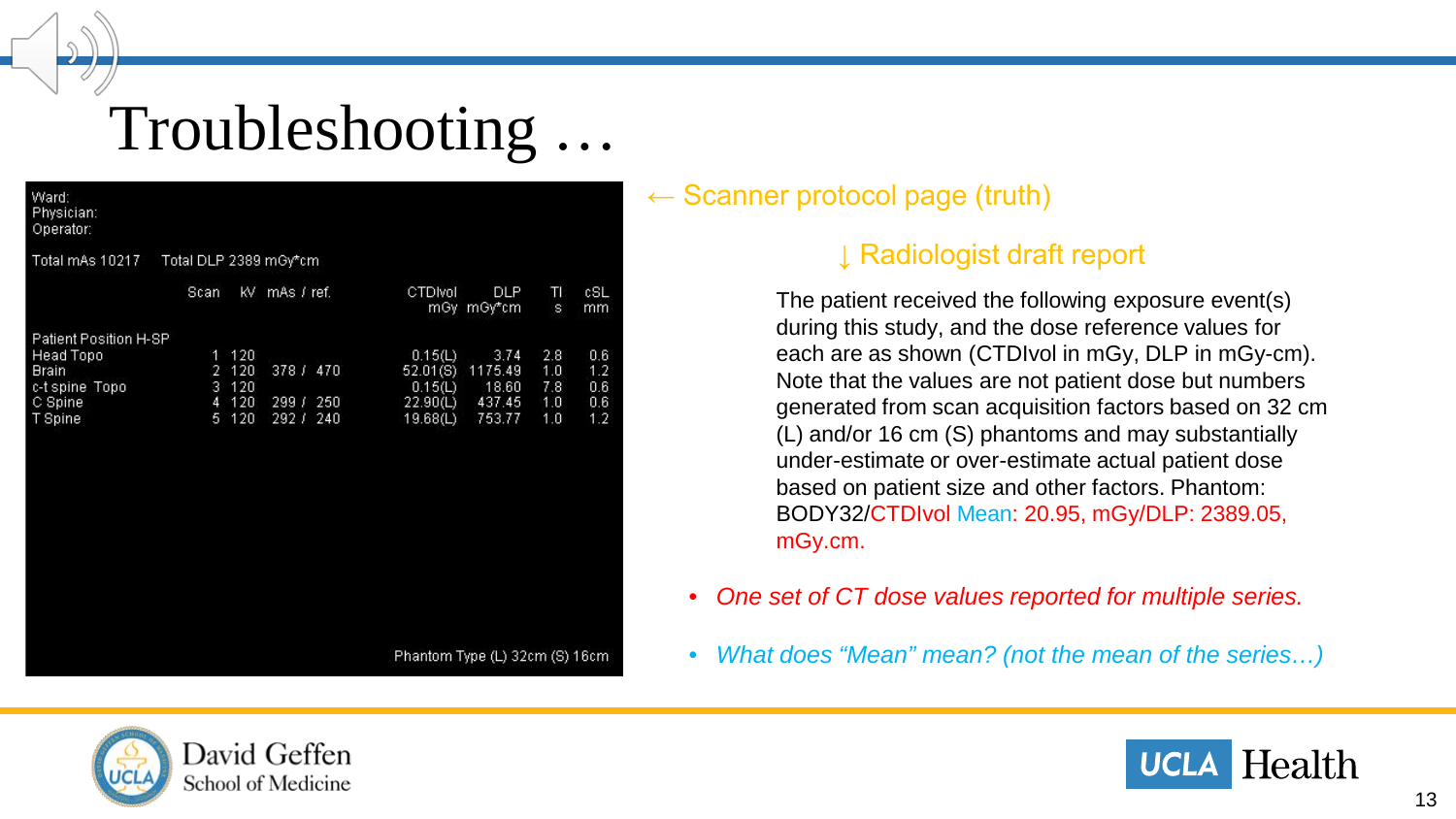### Challenges of multiphase, interventional, studies

| Total mAs 10041        | Total DLP 921 mGy*cm |     |                 |     |                |               |             |                           |
|------------------------|----------------------|-----|-----------------|-----|----------------|---------------|-------------|---------------------------|
|                        | Scan                 | KV  | mAs / ref.      |     | CTDIvol<br>mGy | DLP<br>mGy*cm | TI<br>s     | cSL<br>mm                 |
| Patient Position H-PR  |                      |     |                 |     |                |               |             |                           |
| Chest Topo             | 1                    | 120 |                 |     | 0.08(L)        | 4.30          | 3.9         | 1.0                       |
| Chest                  | 2                    | 120 | 250 /           | 250 | 19.50(L)       | 618.15        | $0.5 -$     | $\mathcal{O}^{0.8}$       |
| <b>Localization Sc</b> | 3                    | 120 | 240<br>ŋ        | 180 | 18.72(L)       | 126.36        | c           | 9.8                       |
| <b>Biopsy Scan</b>     | 4                    | 120 | 34 /            | 30  | 2.69(L)        | 15.88         | _0.5        | $\overline{\mathbb{E}}$ 8 |
| <b>Biopsy Scan</b>     | 5                    | 120 | 33 /            | 30. | 2.57(L)        | 15.19         | $0\text{N}$ | $\mathbb{F}_3$            |
| <b>Biopsy Scan</b>     | 6                    | 120 | 34 J            | 30  | 2.69(L)        | 15.88         | 0.5         | 0.8.                      |
| <b>Biopsy Scan</b>     | N                    | 120 | 34.7            | 30  | 2.69(L)        | 15.88         | 0.5         | 0.8                       |
| <b>Biopsy Scan</b>     | 8                    | 120 | 34 I            | 30. | 2.69(L)        | 15.88         | 0.5         | 0.8                       |
| <b>Biopsy Scan</b>     | 9                    | 120 | 34 <sub>1</sub> | 30  | 2.69(L)        | 15.88         | 0.5         | 0.8                       |
| <b>Biopsy Scan</b>     | 10                   | 120 | 34/             | 30  | 2.69(L)        | 18.70         | 0.5         | 0.8                       |
| <b>Biopsy Scan</b>     | 11                   | 120 | 35.<br>IJ       | 30  | 2.77(L)        | 58.98         | 0.5         | 0.8                       |
|                        |                      |     |                 |     |                |               |             |                           |

- Record / report max. values? (default)
- Record average?
- Sum values? How is location determined?

• ... for a given body part? How does

system determine?

• Defaults may not be appropriate. Who

reviews/determines?



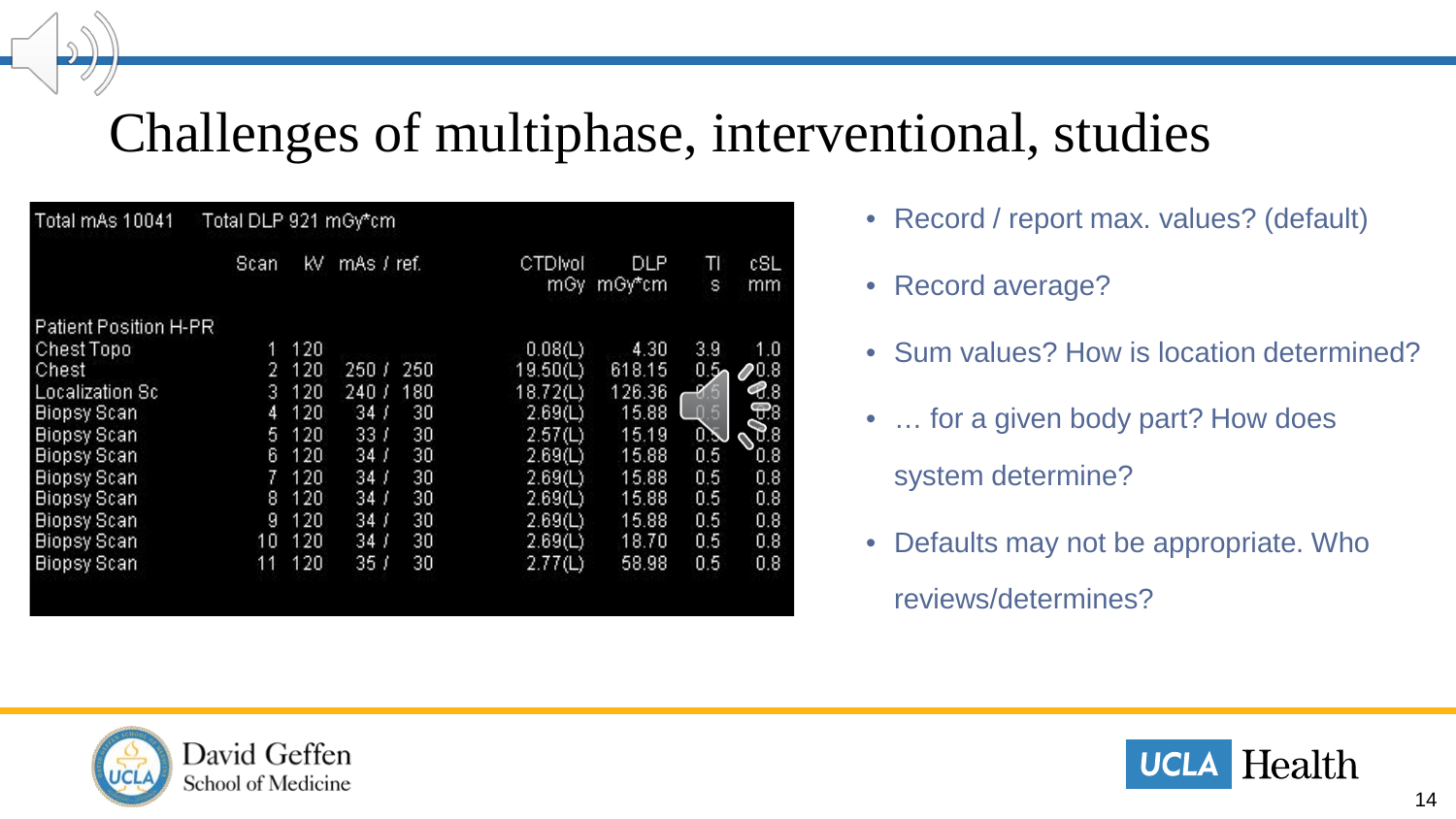## Troubleshooting: Less may be more

- Many data items available may be ill-defined or of limited relevance.
- CTDI effective min, max, mean, median? Age effective dose, weight effective dose, etc.? What do these metrics actually represent? Are they defined, labeled appropriately?
- Do mean CTDI values represent all phases of a study? Only the phases within a given body part? Or do they represent average of multiple slices within a single TCM scan where output varies?





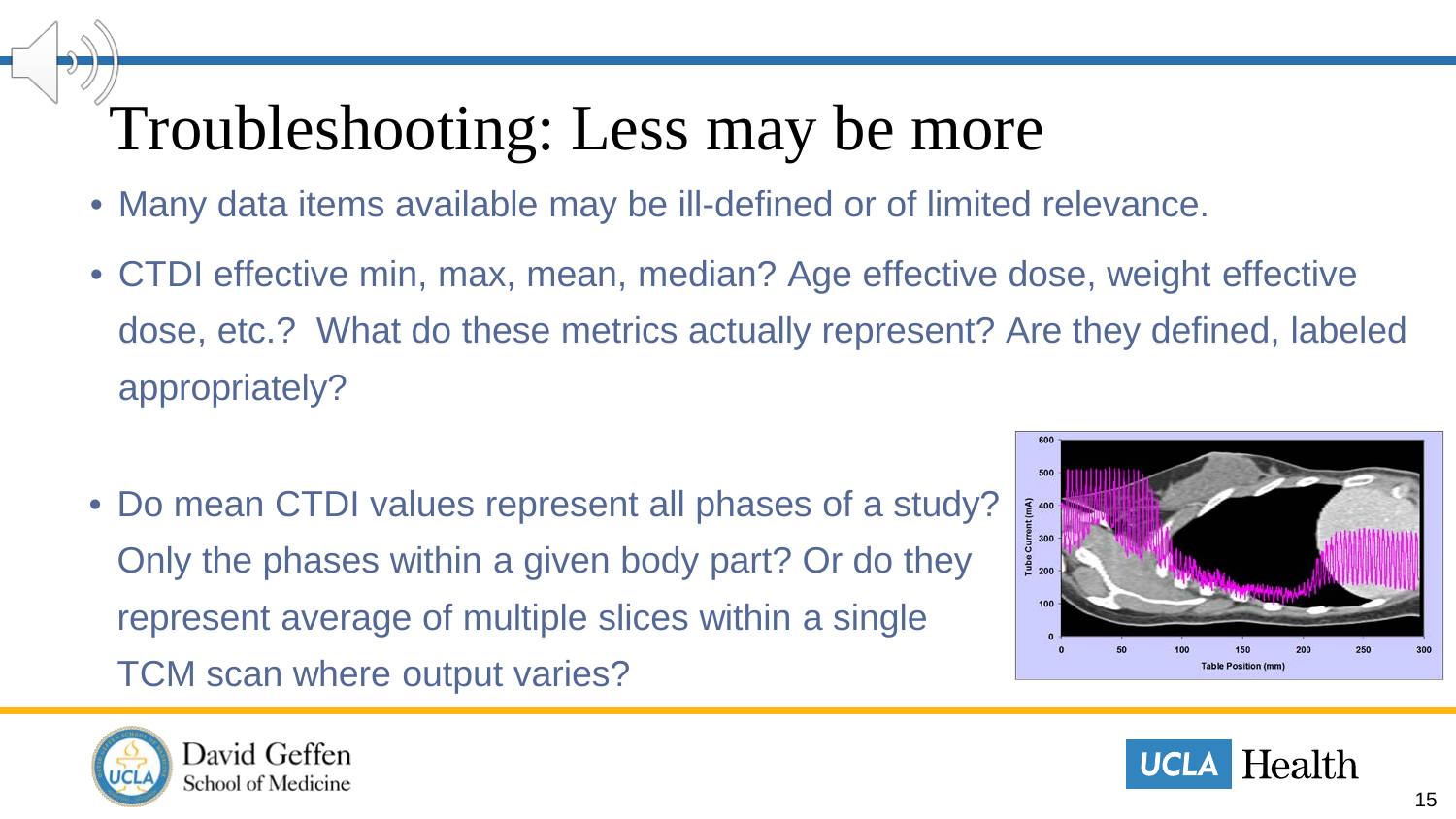### Troubleshooting – Understand output metrics

RDIM may go beyond database / aggregator of imaging device dose metrics. Additional calculations may be provided that aren't needed, have limited relevance, and/or can't be validated.

- "Pass-through" metrics like CTDI, DLP, and Air Kerma originate from scanner or acquisition device and if aggregated and analyzed properly provide useful practice feedback.
- Empirical values that are explicitly defined (phantoms) and can be verified/validated
- *However, CTDI, DLP, AK do not account for patient size, are NOT patient doses…*



 $\rightarrow$ 

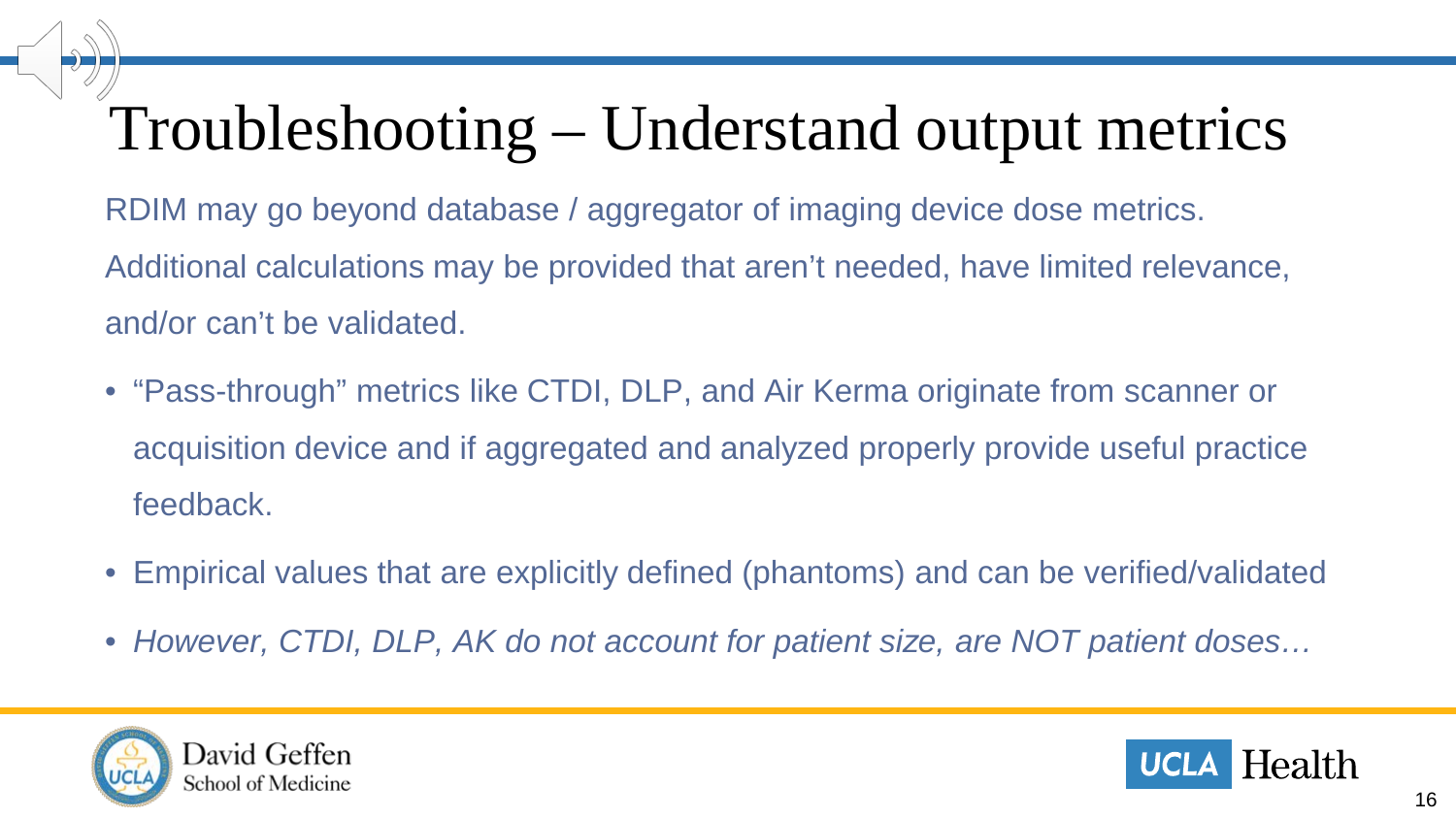### Troubleshooting – Less may be more…

Additional marketed features like Peak Skin Dose or Effective Dose may have appeal. However…

- These are calculated not measured values dependent on model, methods, and assumptions used (ED from different RDIM systems can vary substantially, PSD requires beam entrance location and extent, etc.)
- Not easily validated, granularity gives impression of unwarranted degree of accuracy.
- ED not recommended for cumulative patient dose, and even dose from a given exam should be considered/validated via a QMP.



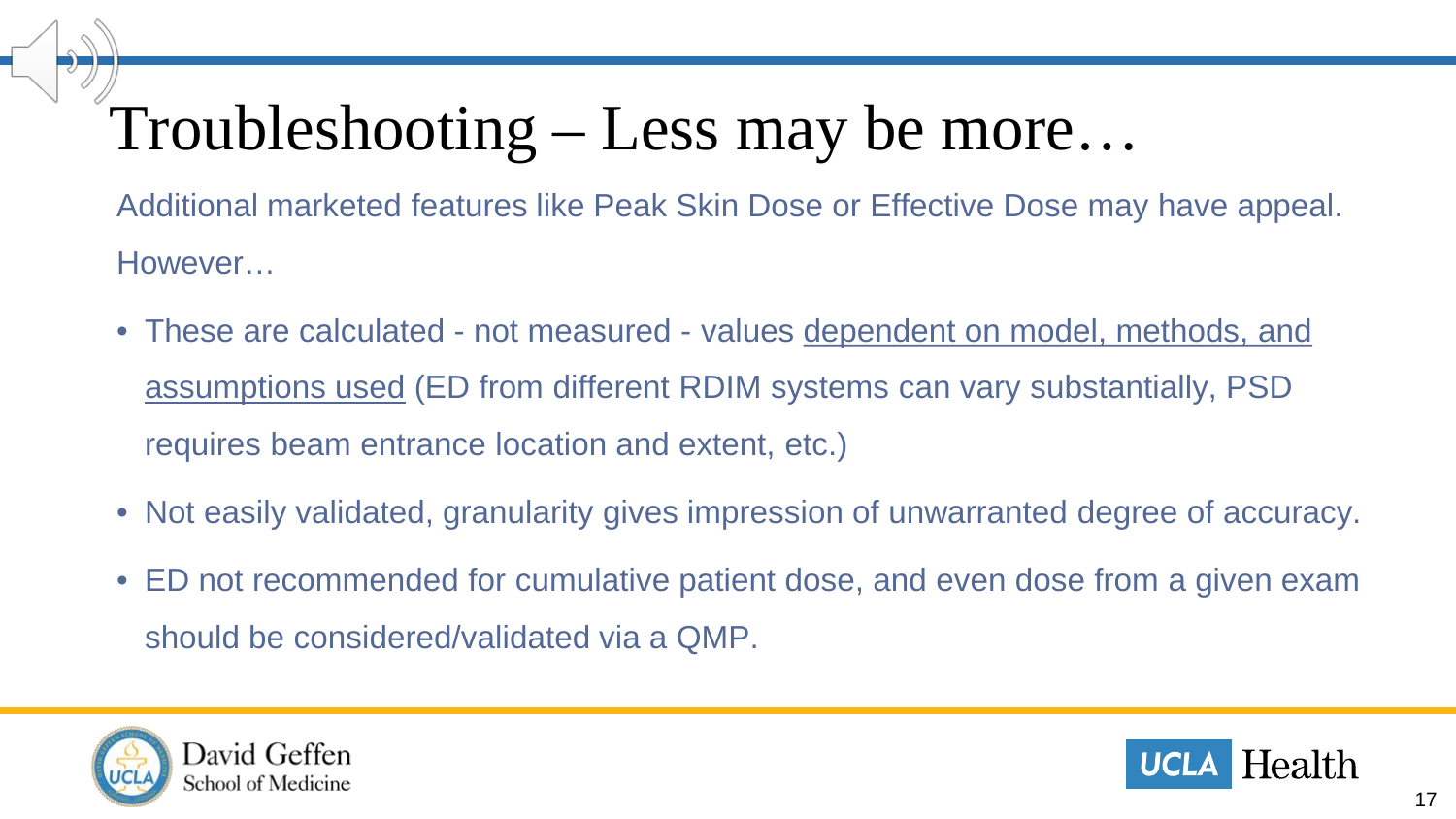### The problem with Effective Dose …

- Based on standardized human models using committee determined population derived tissue weighting factors, does not accurately represent dose or risk to specific individuals
- Doesn't predict future cancer risk
- Intended for prospective planning, risk estimates for populations.
- *(Nevertheless, frequently used for individual risk estimates and comparison shopping by patients/physicians. Input for risk calculators. Potentially useful with appropriate caveats).*
	- *ICRP 103, 2007 Recommendations of the International Commission on Radiological Protection*
	- *Fisher/Fahey - Appropriate use of Effective Dose in Radiation Protection and Risk Assessment*



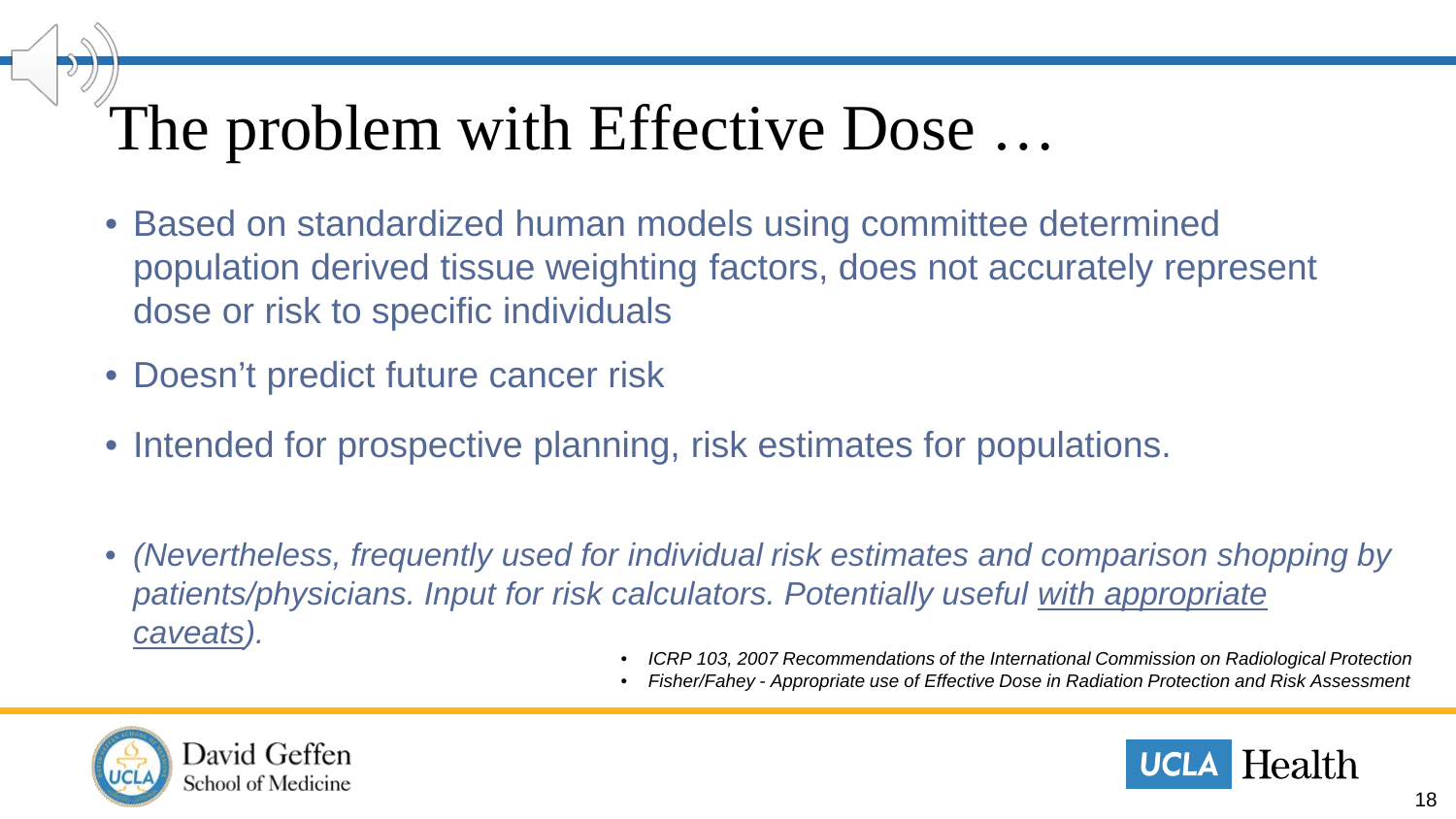### Troubleshooting: Protocol standardization

- Effective analyses / comparisons of dose requires defining and standardizing scan protocols and naming conventions …
- …considering anatomy, lexicons, departments/sections, scanner specific capabilities, procedure type, procedure complexity/scan phases, procedure groupings, etc.
- Elements for comparison? A routine CT head: with/without contrast? CTA? TCM, on what type of machine?
- A chest abdomen pelvis grouped under chest? CTDI summed?



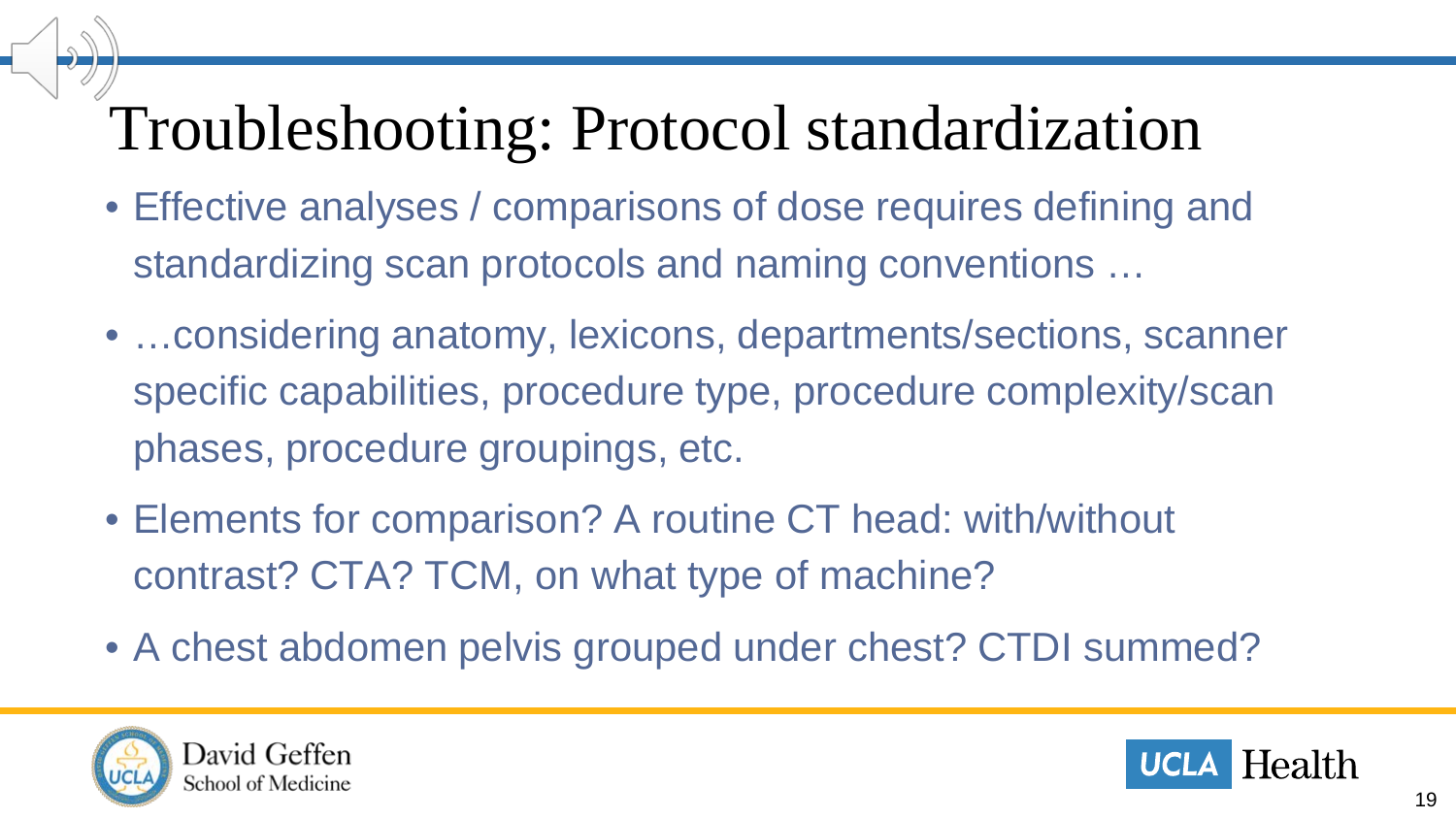# Recommended approach to troubleshooting ...



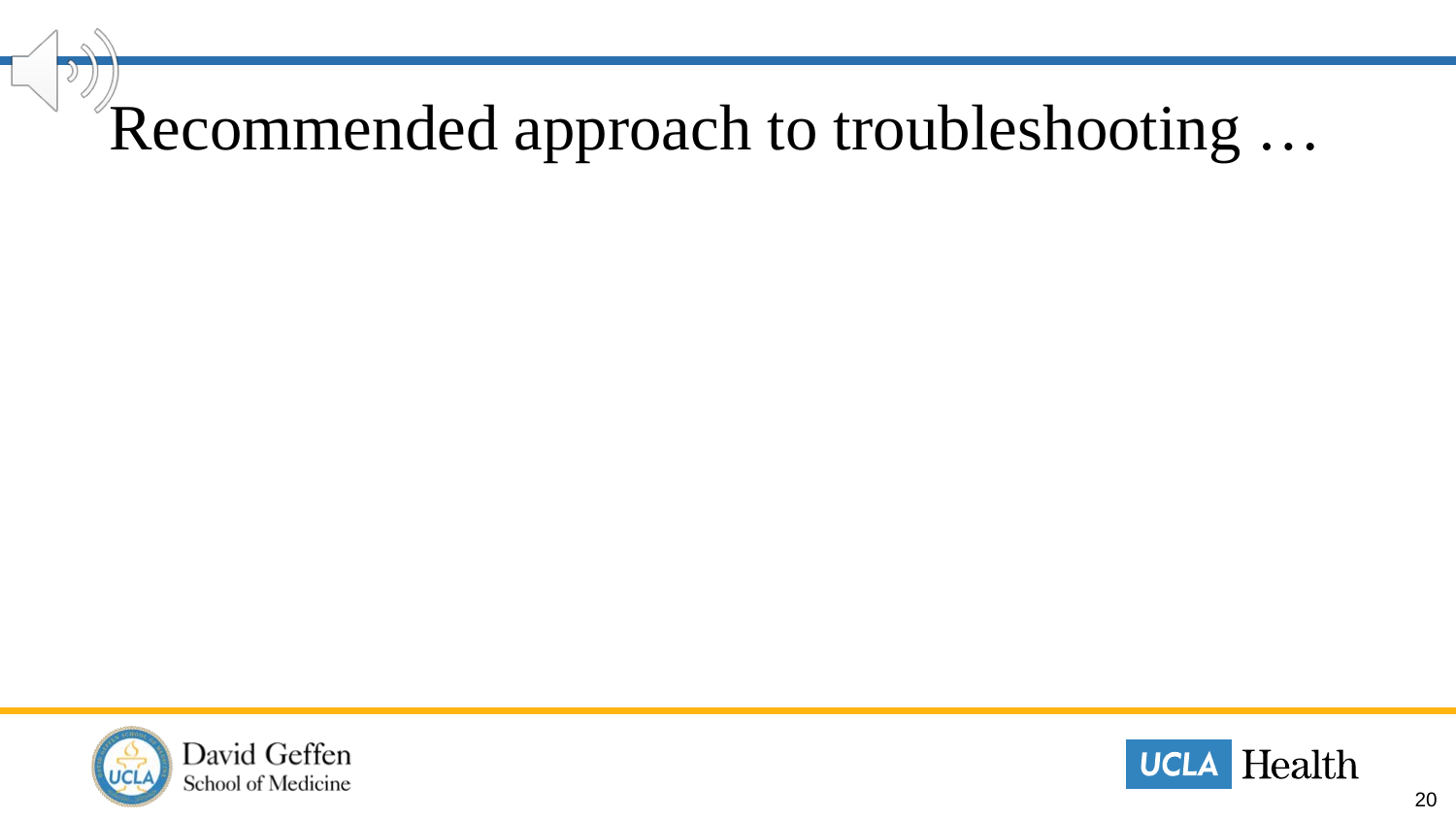### Define expectations (beforehand)…

- Purchase Specs: First step is to define what you want, or at least your immediate priorities.
- Educate yourself on the BB input you're actually able to provide (RDSR, OCR, etc.)

• For RDIM specifications, *AAPM medical physics practice guideline 6.a* is great place to start defining your needs…



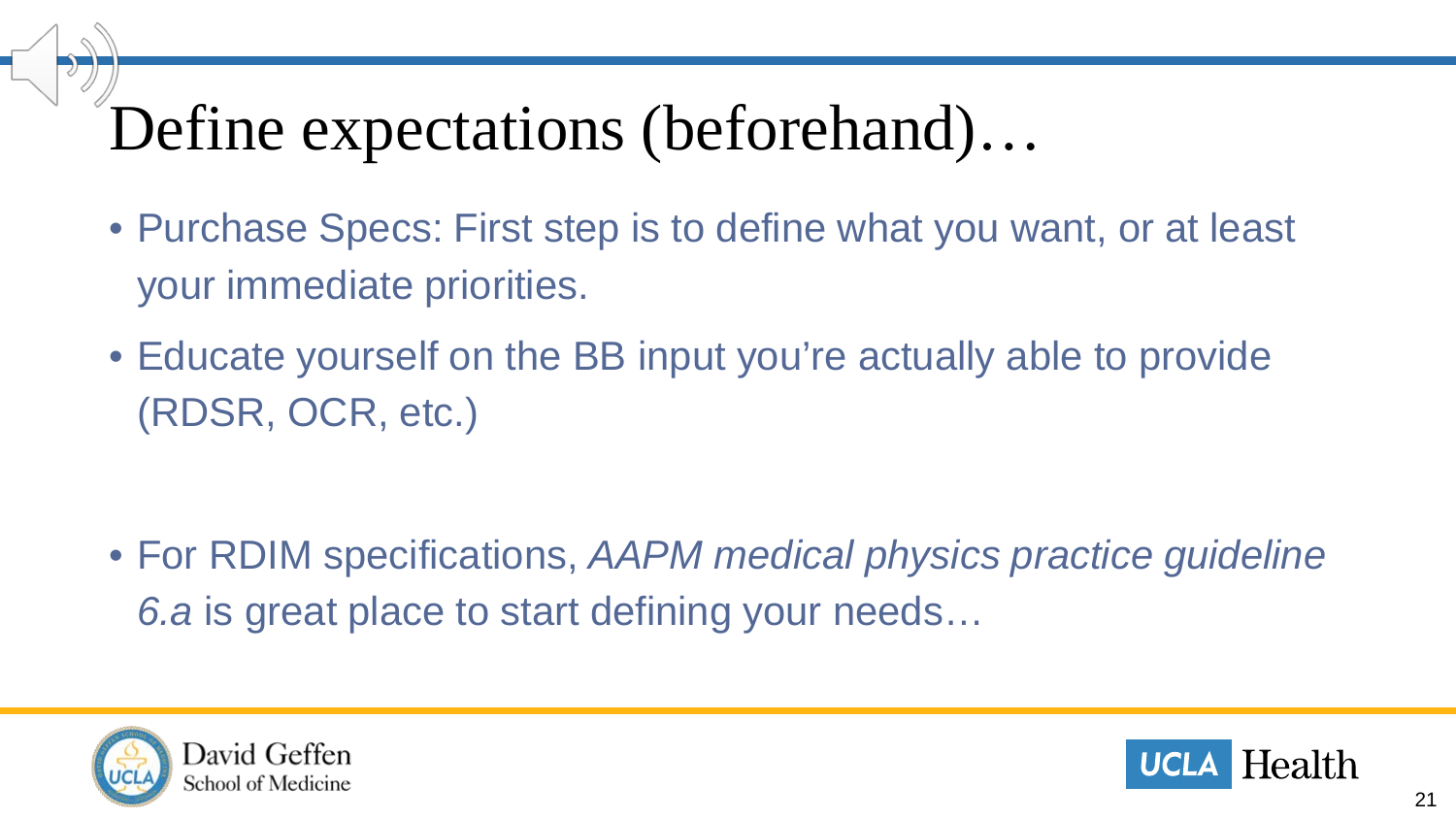### Review what you're getting …

- Are all relevant acquisition devices being represented?
- Are the metrics you wanted what you're getting?
- Are they complete? (system doesn't know what it's missing, many acquisition devices/data elements may not be compatible).
- Are the data elements mapped properly? Are they being aggregated (summed, presented) properly?



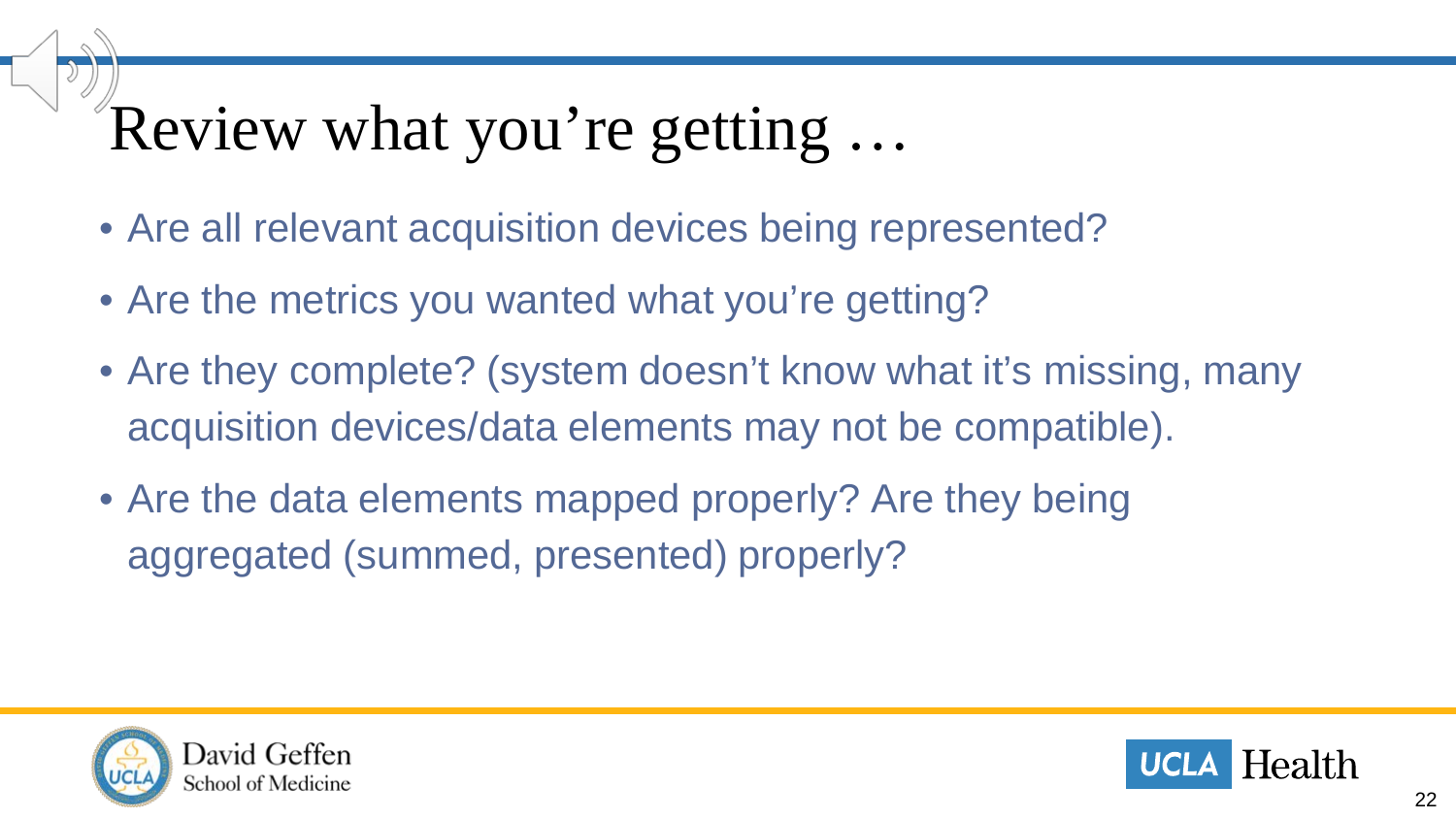# Validate what you're getting …

- Can you confirm the BB output metrics?
- If pass-through data, do you have tools/data to compare against?
	- Dose protocol pages, PACS, DICOM images, measurements.
- If analytic or calculated output metrics are available (ED), consider …
	- How will they be used?
	- How might they be validated?
	- How accurate are they, how accurate do they need to be?



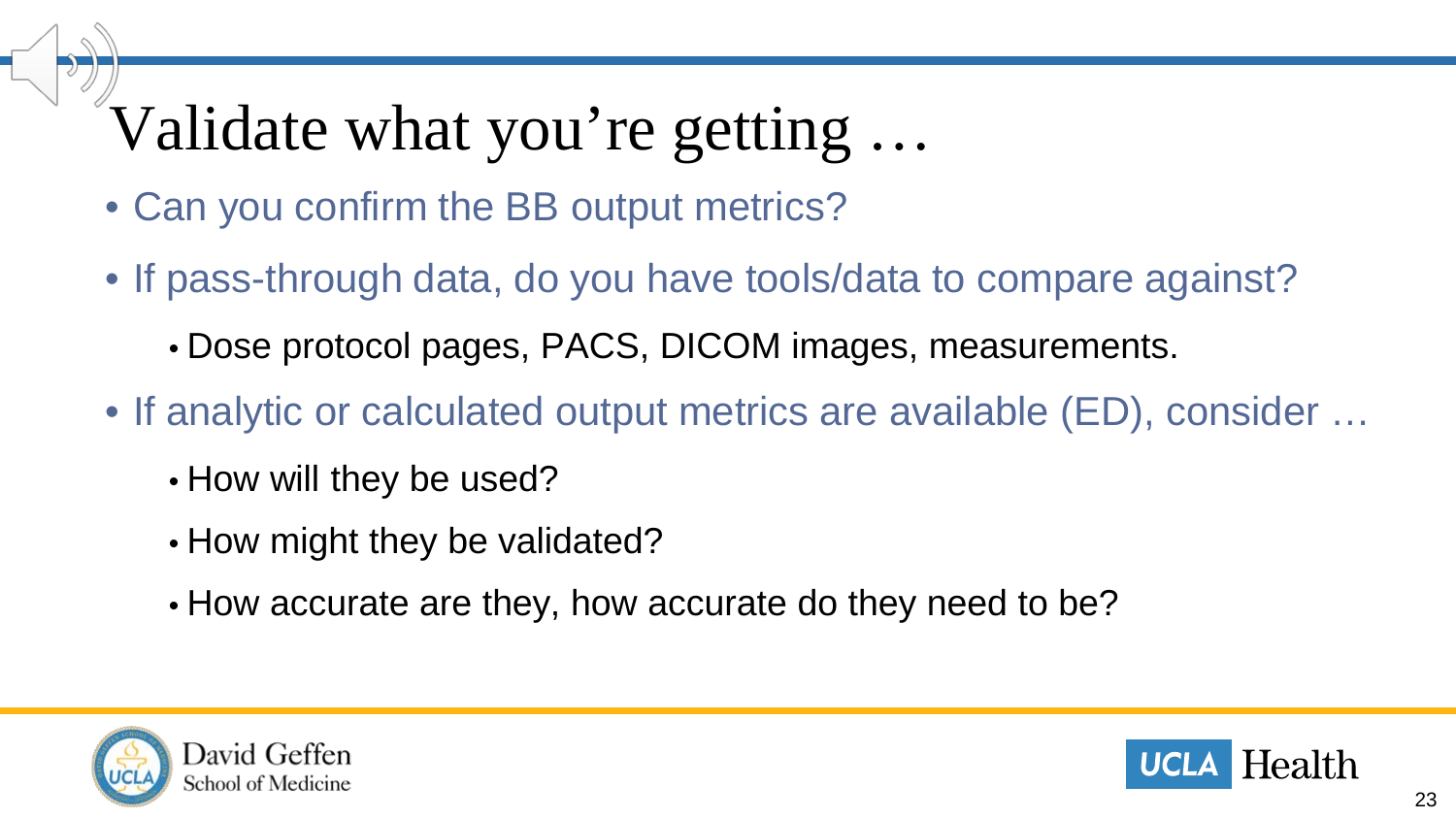# Challenges

- What control do you have over the process?
	- Purchasing? Specifications? Implementation? Approval?
	- Demo capabilities = possibilities  $\neq$  practical realities
- I.T. will likely be a necessary partner. May have little understanding of the tool, the data elements, or how to validate … much less troubleshoot. Meeting their requirements may not meet yours.
- Test drive before you buy and do beta testing before go-live!